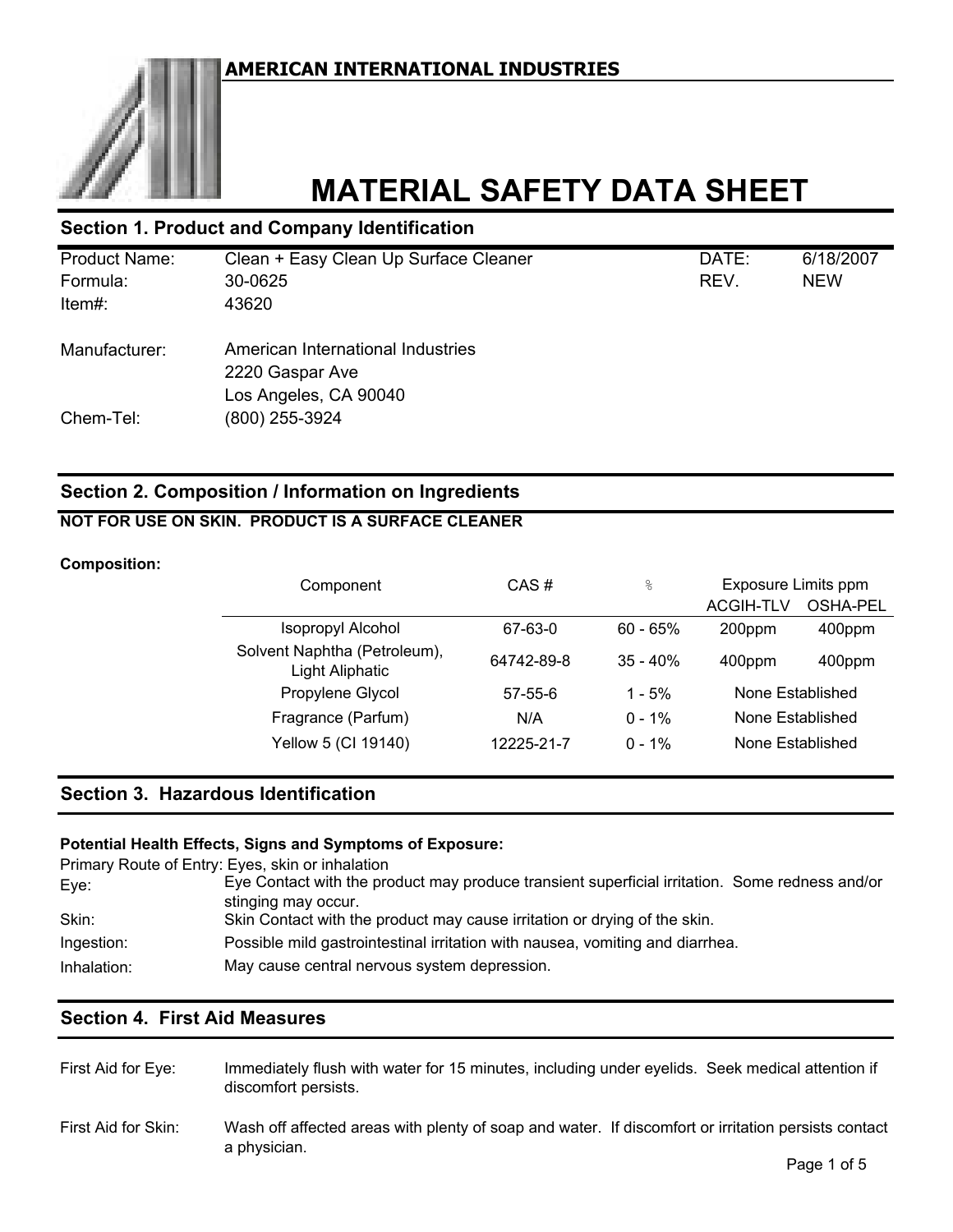

# **MATERIAL SAFETY DATA SHEET**

First Aid for Inhalation: Remove to fresh air. Seek medical attention if discomfort persists.

First Aid for Ingestion: Rinse mouth out with water. Only induce vomiting if directed by a physician. Never give anything by mouth to an unconscious person. Seek prompt medical attention.

# **Section 5. Fire Fighting Measures**

| Flash Point (°F/°C):                          | $21^{\circ}$ F / -6.11 $^{\circ}$ C (Tag Closed Cup)                                                                                                |
|-----------------------------------------------|-----------------------------------------------------------------------------------------------------------------------------------------------------|
| Flammable Limit<br>$(vol\%):$                 | LEL: 1.0<br><b>UEL: 12.5</b>                                                                                                                        |
| Auto-ignition Temp.<br>$(vol\%)$              | Not available                                                                                                                                       |
| <b>Extinguisher Media:</b>                    | Alcohol Foam, CO2, Dry Chemical, Water Fog                                                                                                          |
| Fire Fighting<br>Procedures:                  | Fire should be fought from a safe distance. Firefighters should wear full face, self-contained<br>breathing apparatus and full protective clothing. |
| Unusual Fire and<br><b>Explosion Hazards:</b> | Closed containers exposed to excessive heat may rupture. Do not crush or puncture containers.                                                       |

### **Section 6. Accidental Release Measures**

| Spill or Release | For small spills (e.g., < 1 gallon) wear appropriate personal equipment (e.g., goggles, gloves).                                                                                                                                                                                                                                                                                                                |
|------------------|-----------------------------------------------------------------------------------------------------------------------------------------------------------------------------------------------------------------------------------------------------------------------------------------------------------------------------------------------------------------------------------------------------------------|
| Procedures:      | Maximize ventilation (open doors and windows) and secure sources of ignition. Remove spilled<br>material and place to appropriate closed container(s) for disposal. Dispose of properly in accordance<br>with local, state, and federal regulations. Wash all affected areas and outside of container with plenty<br>of warm water and soap. Remove any contaminated clothing and wash thoroughly before reuse. |
|                  | For spills > 1 gallon, deny entry to all unprotected individuals. Contain spill with inert material (e.g.,<br>sand or earth). Transfer product to containers for recovery or proper disposal. Remove contaminated<br>clothing promptly and wash affected areas with soap and water. Keep spills and cleaning runoffs out                                                                                        |

of municipal sewers and open bodies of water.

### **Section 7. Handling and Storage**

Handling & Storing: Keep container closed when not in use. Store in cool place. Keep away from heat, sparks and flame. Do not lay the container on its side. Use with proper ventilation. Avoid prolonged breathing vapor. Avoid contact with eyes and prolonged or repeated skin contact. Static electricity may accumulate and cause a fire hazard. Information about the empty container: Do not re-use the container. Container will be hazardous when emptied. Residues will be flammable. Keep away from heat, sparks and flame. Do not puncture or cut the container and do not weld on or near the container.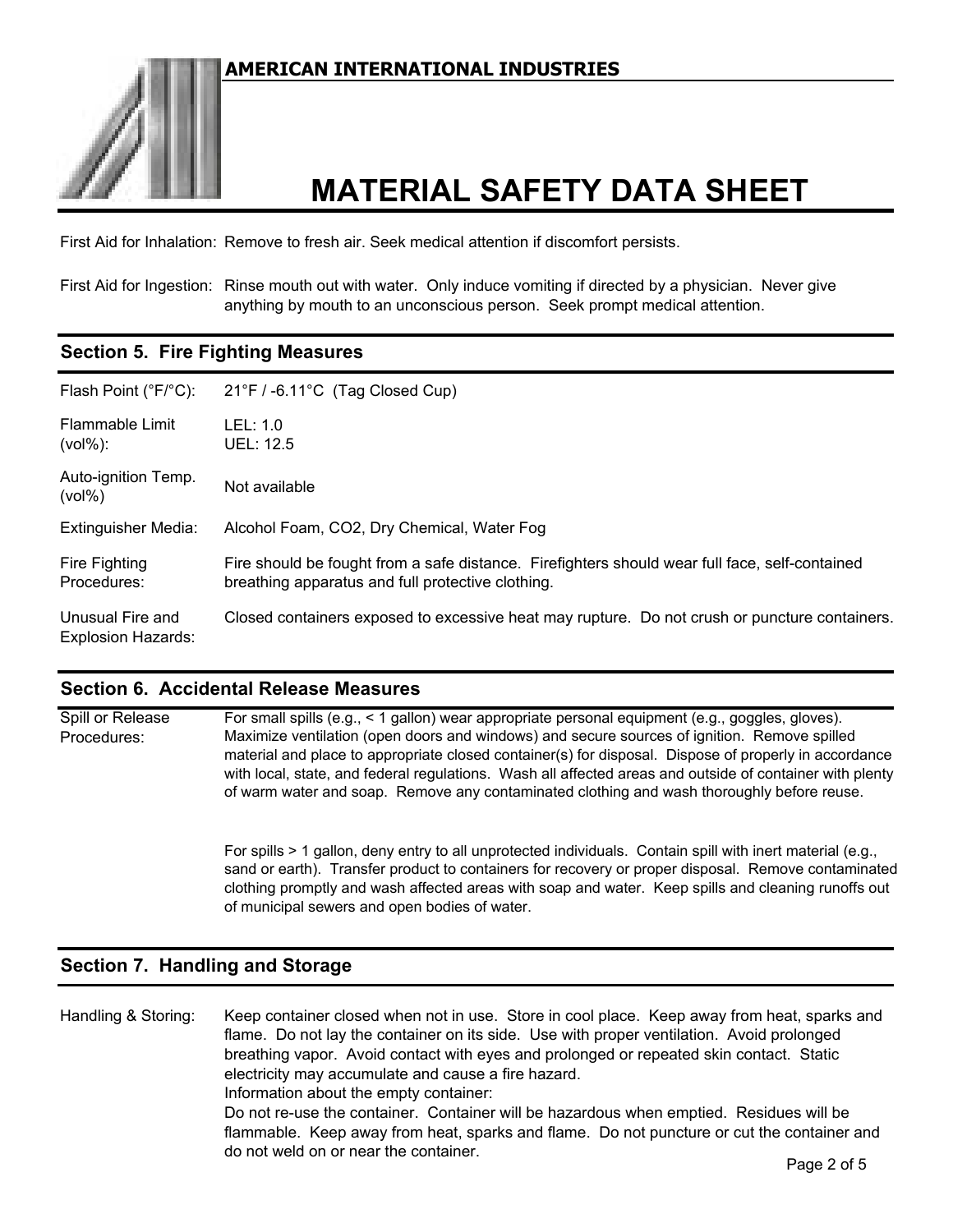

# **MATERIAL SAFETY DATA SHEET**

## **Section 8. Exposure Controls / Personal Protective Equipment**

#### **Respiratory Protections (Specific Type):**

None required, when used with adequate ventilation.

#### **Ventilation to be Used:**

Use adequate ventilation.

#### **Other Protective Clothing and Equipment:**

None required under normal conditions of use. When handling large quantities (e.g.,  $> 1$ gallon), wear protective eyeglasses, gloves, boot, and apron per OSHA regulations (29 CFR 1910.133).

#### **Hygienic Work Practices:**

Wash hand thoroughly after using this product and before eating, drinking, or smoking.

### **Section 9. Physical and Chemical Properties**

**Appearance @ 25°C:** Clear liquid **Viscosity (RVT):** Not applicable

**Odor @ 25°C:** Solvent odor **pH** Not applicable **Specific Gravity:** ~0.77 **Ignition:** Not applicable **Melting Point:** Not applicable **Boiling Range:** 180 - 369°F **Solubility in Water** Slightly soluble

| <b>Vapor Pressure:</b>                     | Not available.          |
|--------------------------------------------|-------------------------|
| <b>Vapor Density:</b>                      | <b>Heavier Than Air</b> |
| <b>Evaporation Rate: Slower Than Ether</b> |                         |
| <b>Material V.O.C.:</b>                    | $6.44$ lb/gl            |

#### **Section 10. Stability and Reactivity**

**Stability:** Stable

#### **Hazardous Decomposition Products:**

Irritating vapors and toxic gases when involved in fire.

#### **Incompatibility (Materials to Avoid):**

Strong oxidizing agents.

#### **Hazardous Polymerization:**

Will not occur

**Conditions to Avoid:** Use or storage near open flames, sparks, high heat (>100°F), or other sources.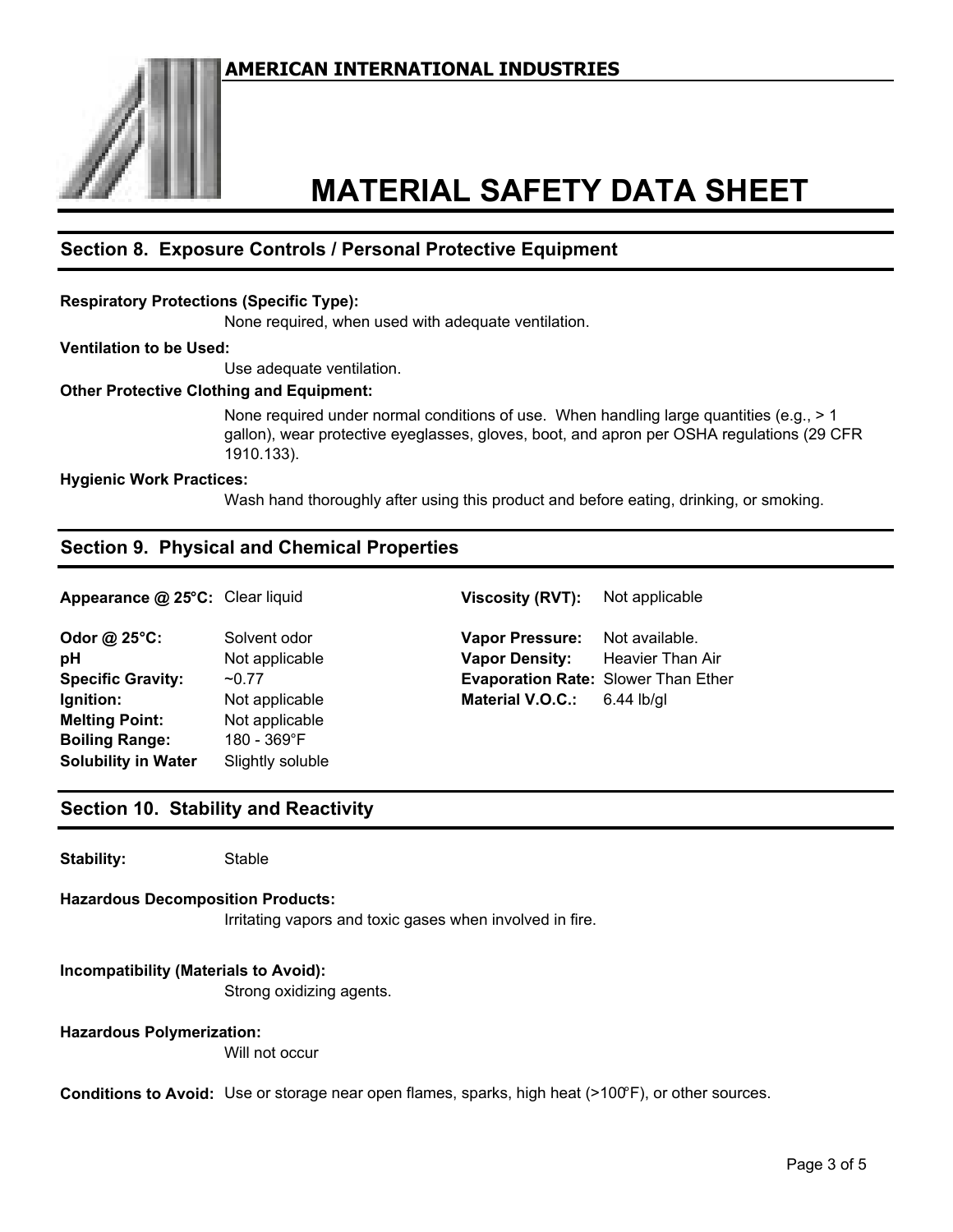

# **MATERIAL SAFETY DATA SHEET**

## **Section 11. Toxicological Information**

| <b>Skin Irritation:</b>          | Not available |
|----------------------------------|---------------|
| Eye Irritation:                  | Not available |
| <b>Sensitization:</b>            | Not available |
| <b>Acute Toxicity</b><br>(LC50): | Not available |
| <b>Acute Toxicity</b><br>(LC50): | Not available |
| <b>Subacute Toxicity:</b>        | Not available |
| <b>Chronic Toxicity:</b>         | Not available |

### **Section 12. Ecological Information**

| <b>Biodegradation:</b>     | Not available. |
|----------------------------|----------------|
| <b>Bioaccumulation:</b>    | Not available. |
| <b>Aquatic Toxicology:</b> | Not available. |
| <b>Other Information:</b>  | Not available. |

# **Section 13. Disposable Considerations**

Do not dispose of the emptied container unless the contents have been completely removed and container has been flushed with a clean neutral solvent and then dried up. Do not dispose the emptied container unlawfully. Observe all federal, state, and local laws.

## **Section 14. Transportation Information**

### **<DOT Information>**

| Proper Shipping Name (49CFR 172.101): | Flammable Liquid n.o.s. (Isopropyl Alcohol, Petroleum Distillates) |
|---------------------------------------|--------------------------------------------------------------------|
| Hazard Class:                         |                                                                    |
| UN/NA:                                | UN1993                                                             |
| Packing Group:                        |                                                                    |

## **Section 15. Regulatory Information**